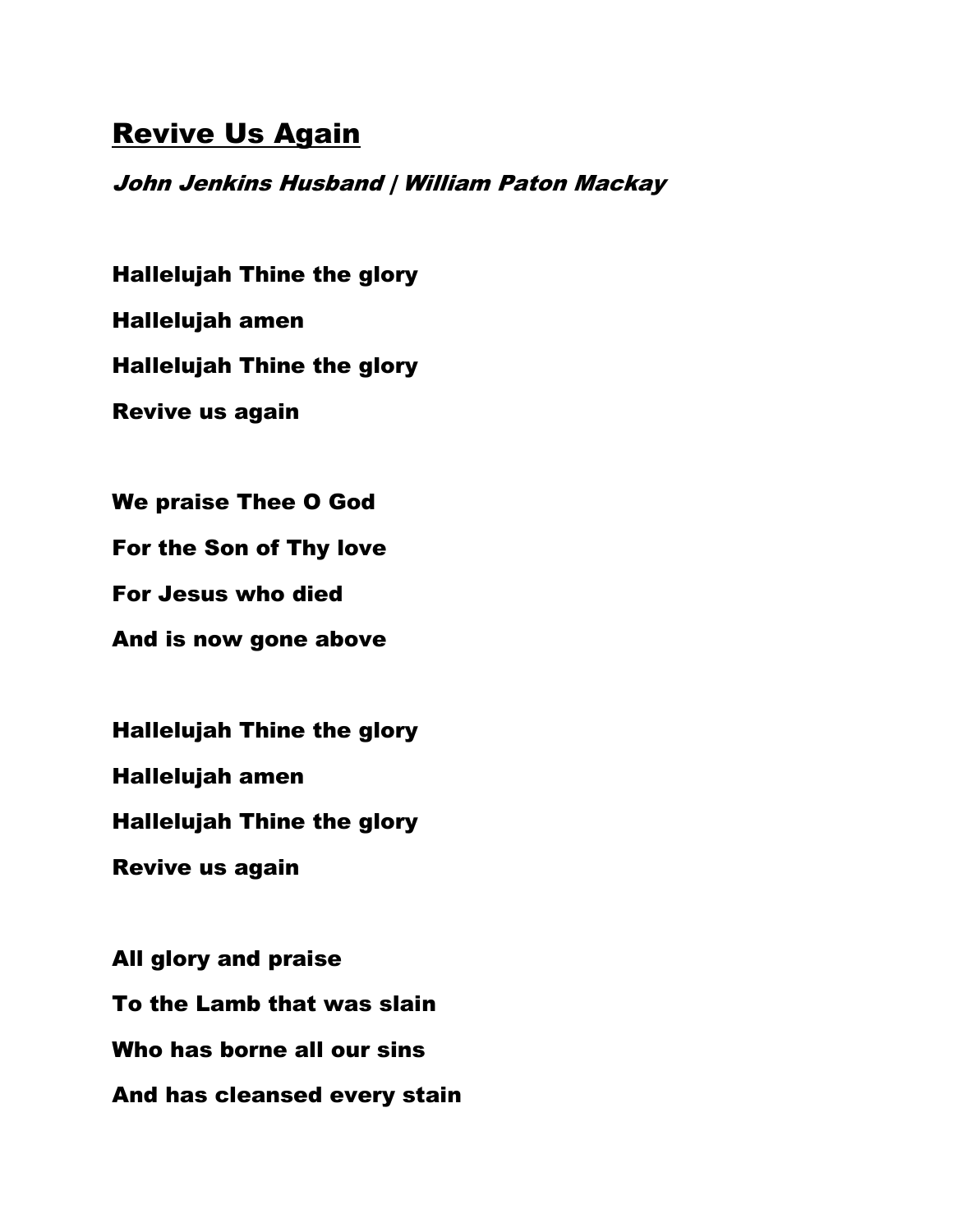Hallelujah Thine the glory Hallelujah amen Hallelujah Thine the glory Revive us again

Revive us again Fill each heart with Thy love May each soul be rekindled With fire from above

Hallelujah Thine the glory Hallelujah amen Hallelujah Thine the glory Revive us again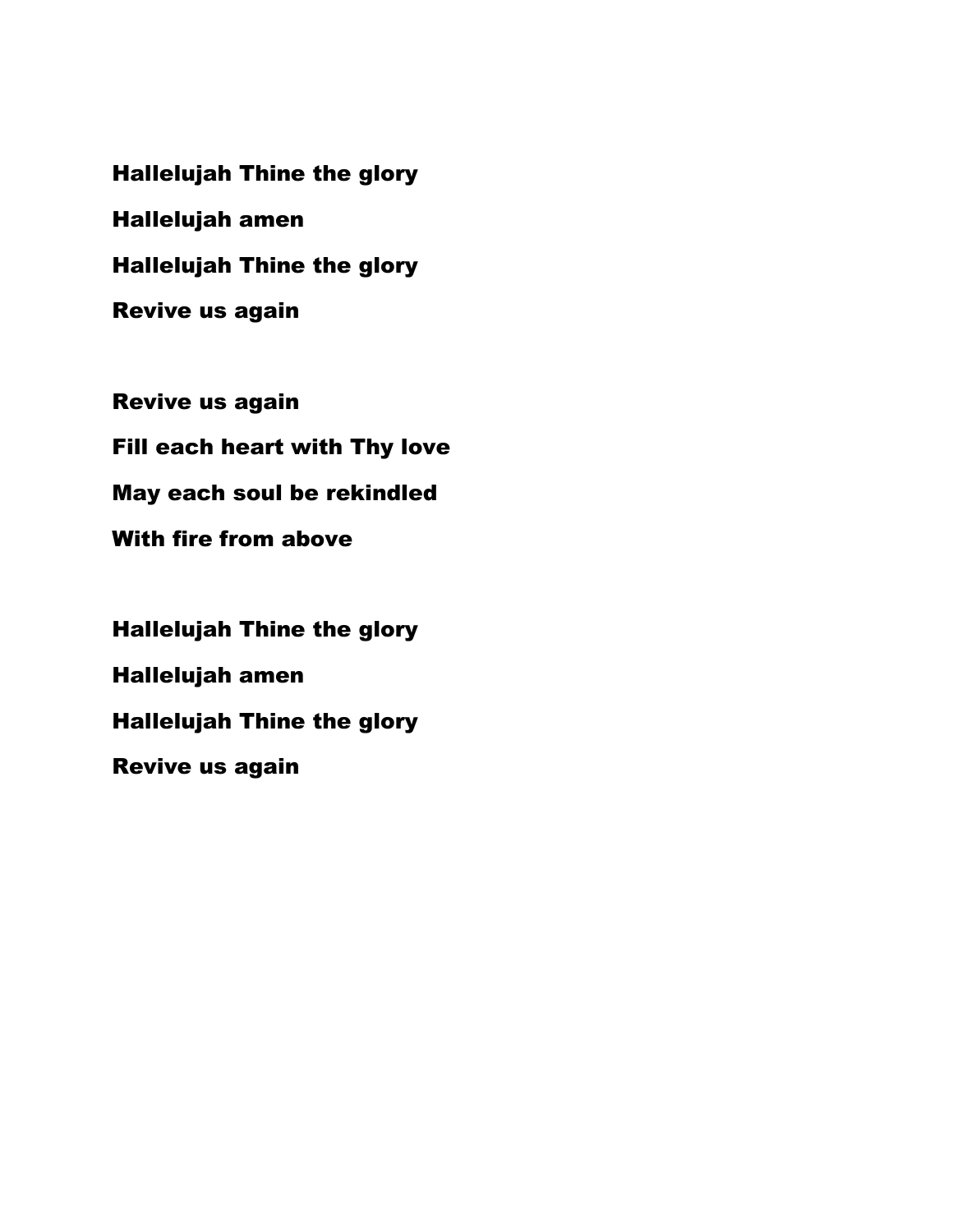### Lord I Need You

Christy Nockels | Daniel Carson | Jesse Reeves | Kristian Stanfill | Matt Maher

Lord I come I confess

Bowing here I find my rest

And without You I fall apart

You're the one that guides my heart

Lord I need You oh I need You

Ev'ry hour I need You

My one defense my righteousness

Oh God how I need You

Where sin runs deep Your grace is more Where grace is found is where You are And where You are Lord I am free Holiness is Christ in me Where You are Lord I am free Holiness is Christ in me

Lord I need You oh I need You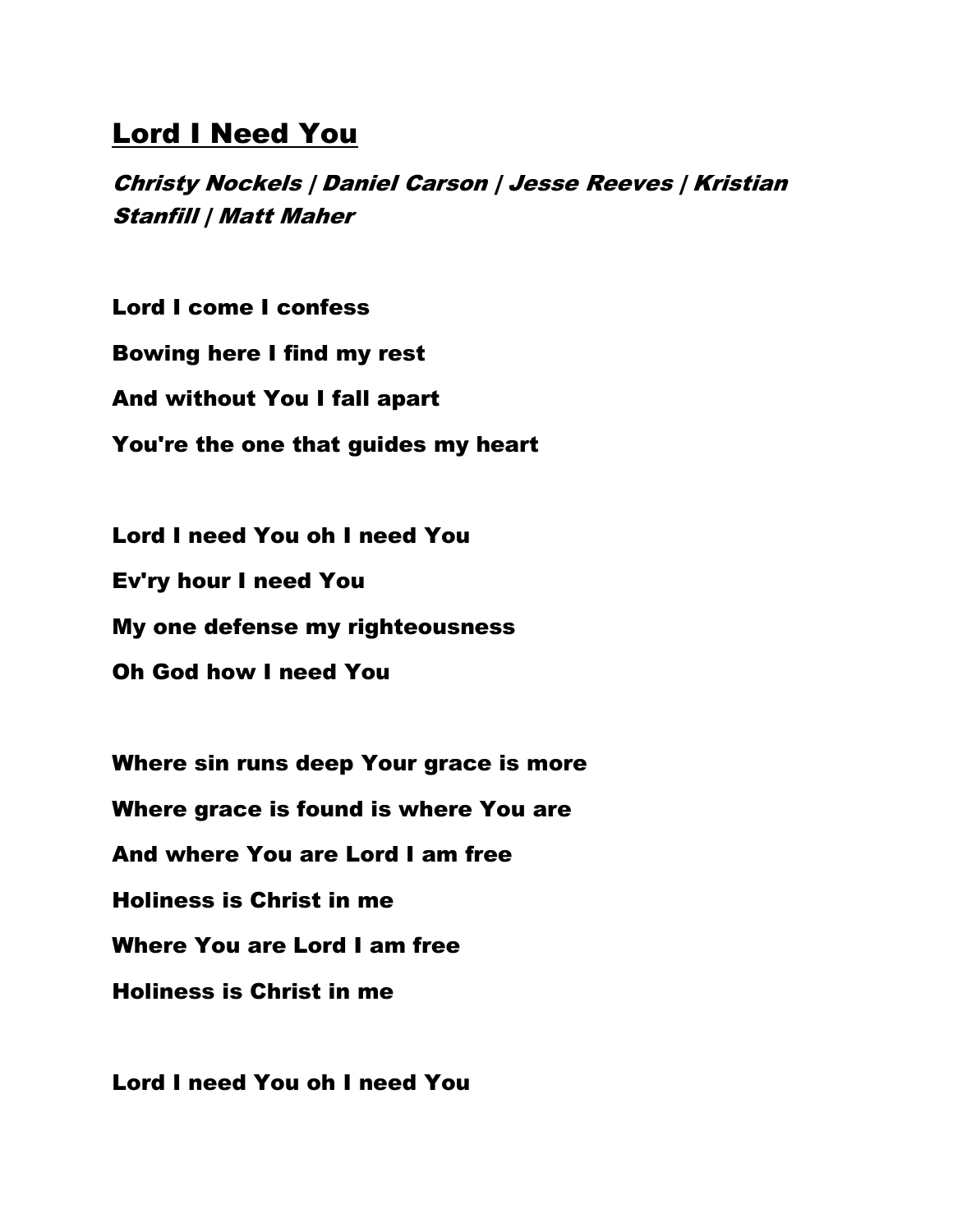Ev'ry hour I need You My one defense my righteousness Oh God how I need You

So teach my song to rise to You When temptation comes my way And when I cannot stand I'll fall on You Jesus You're my hope and stay And when I cannot stand I'll fall on You Jesus You're my hope and stay

Lord I need You oh I need You Ev'ry hour I need You My one defense my righteousness Oh God how I need You (Repeat)

My one defense my righteousness Oh God how I need You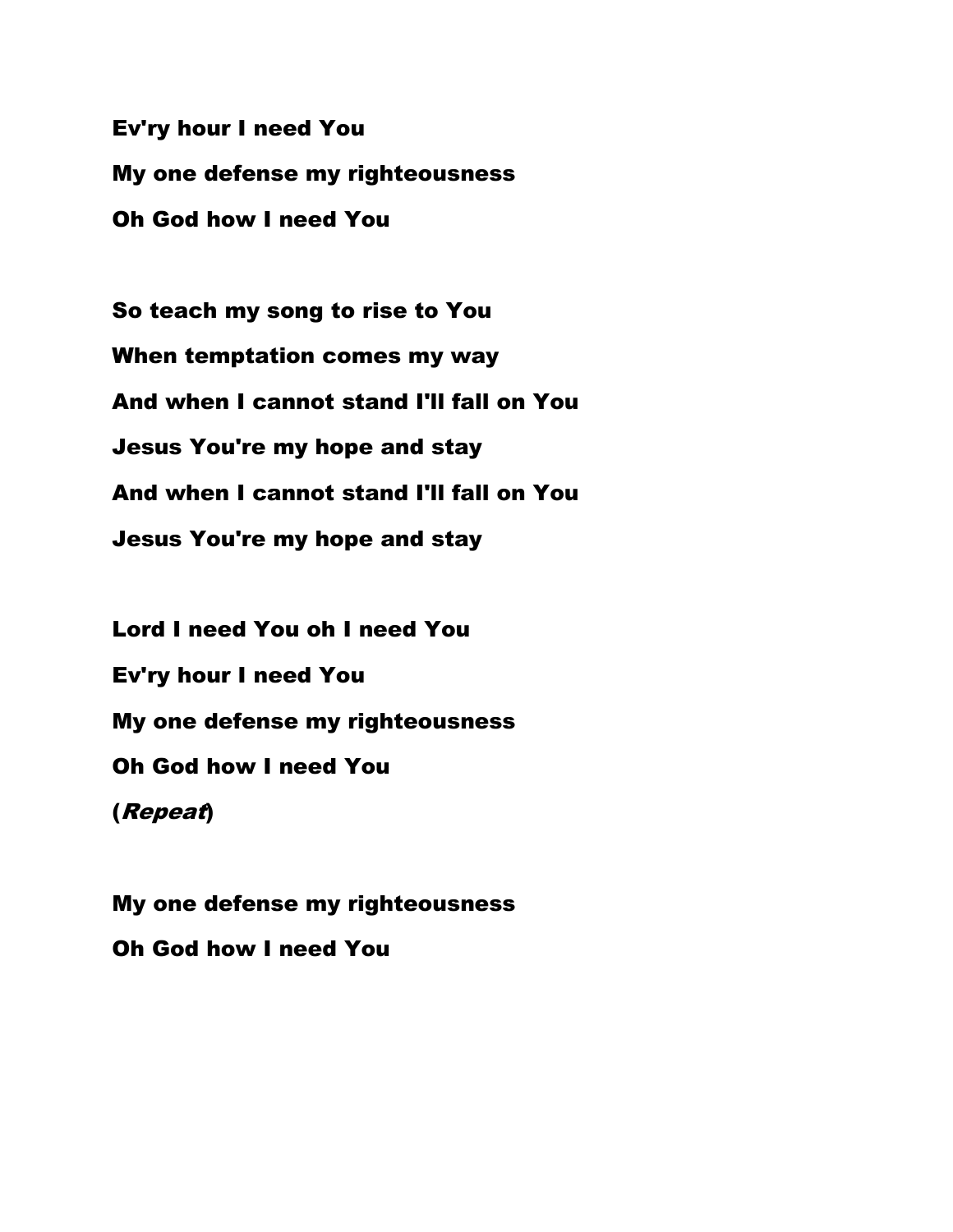# You Reign

### Miah White | William Murphy III

My God reigns (my God reigns) Our God reigns (our God reigns) Lord You reign above every name My God reigns (my God reigns) Our God reigns (our God reigns) Lord You reign above every name

With power and majesty Dominion authority You reign With power and majesty Dominion authority You reign

My God reigns (my God reigns) Our God reigns (our God reigns) Lord You reign above every name My God reigns (my God reigns) Our God reigns (our God reigns)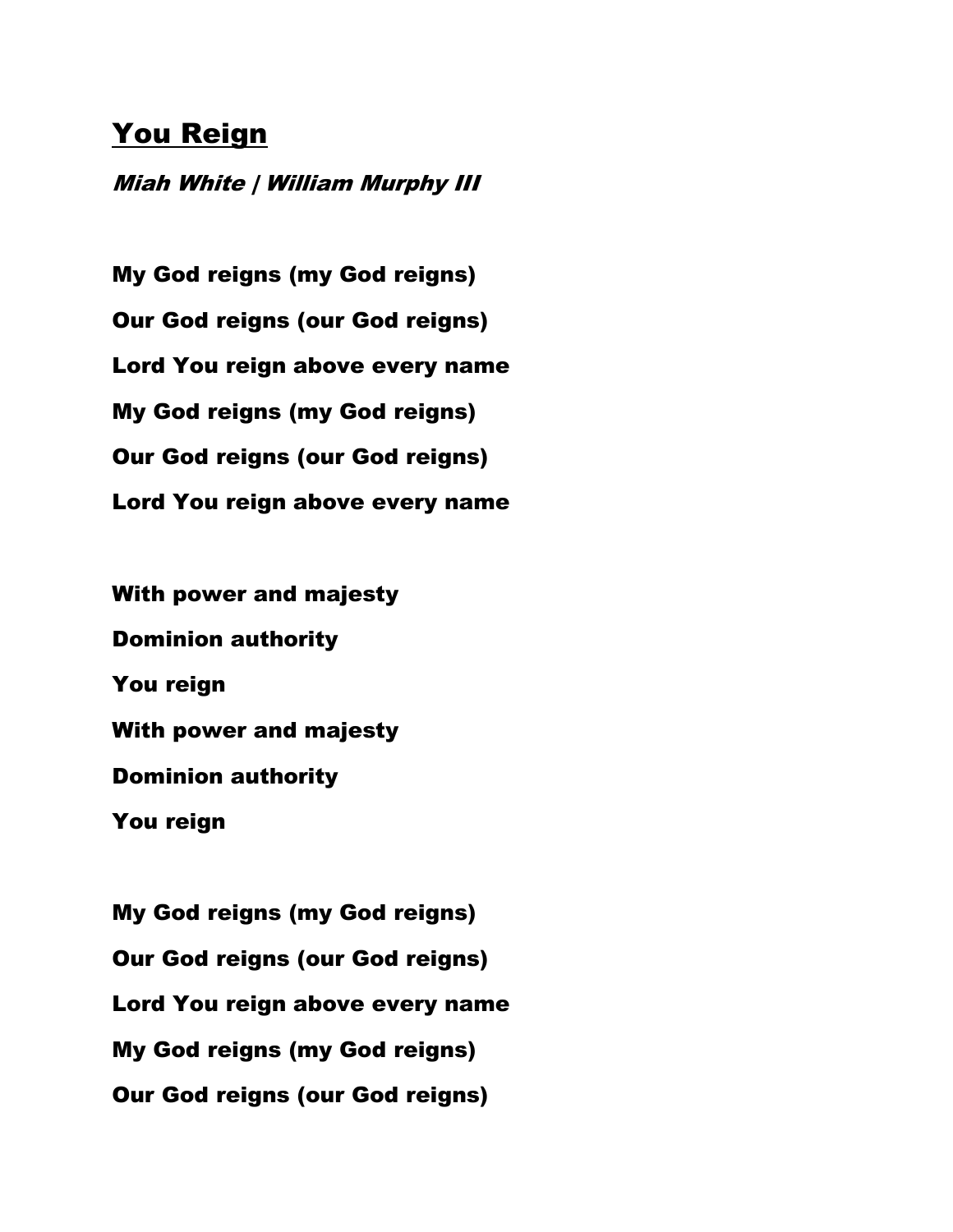Lord You reign above every name

With power and majesty Dominion authority You reign With power and majesty Dominion authority You reign

My God reigns (my God reigns) Our God reigns (our God reigns) Lord You reign above every name My God reigns (my God reigns) Our God reigns (our God reigns) Lord You reign above every name

Over my circumstance Giving me another chance You reign Over my circumstance Giving me another chance You reign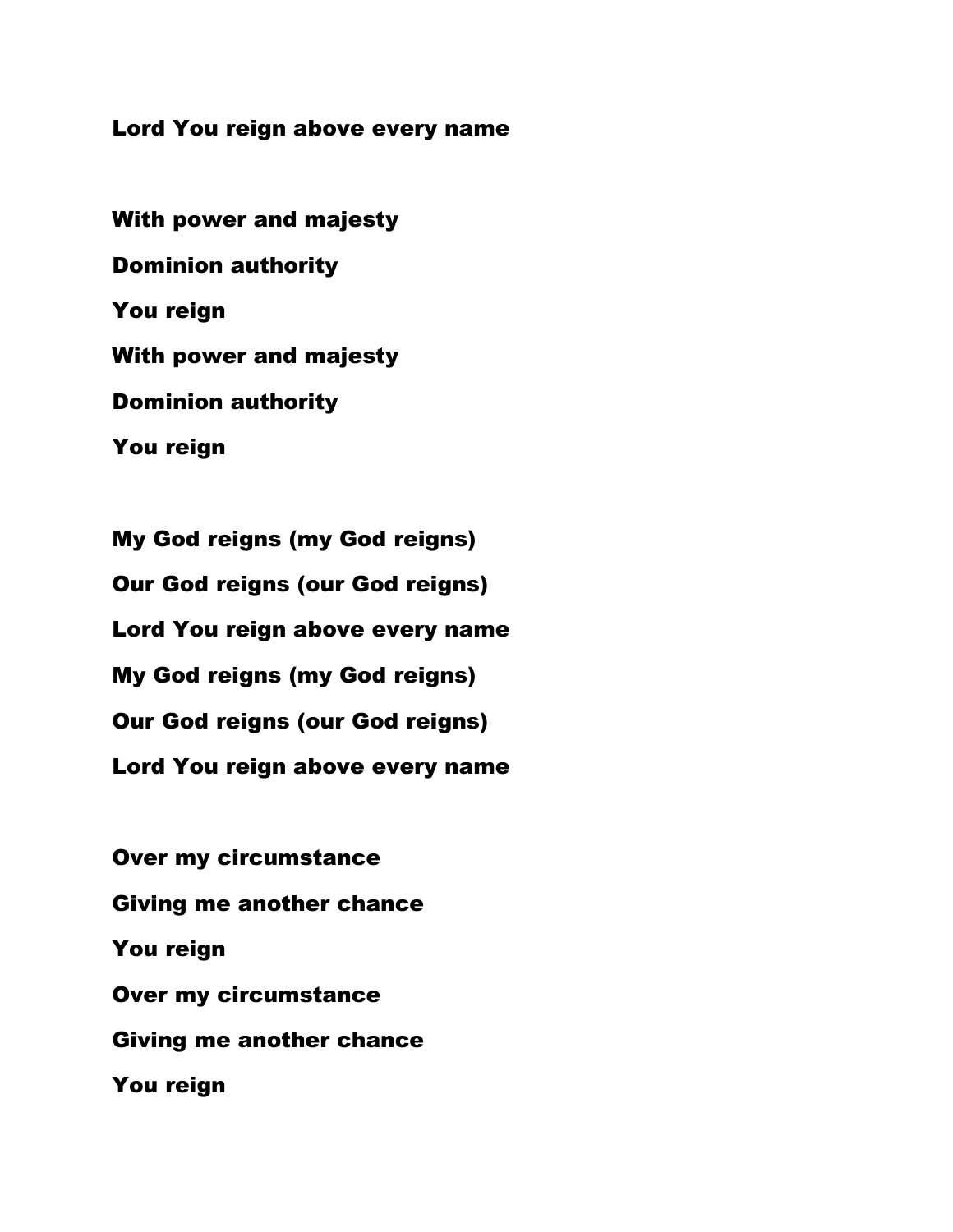Over my circumstance

Giving me another chance

You reign

You reign You reign You reign You reign You reign You reign You reign You reign You still reign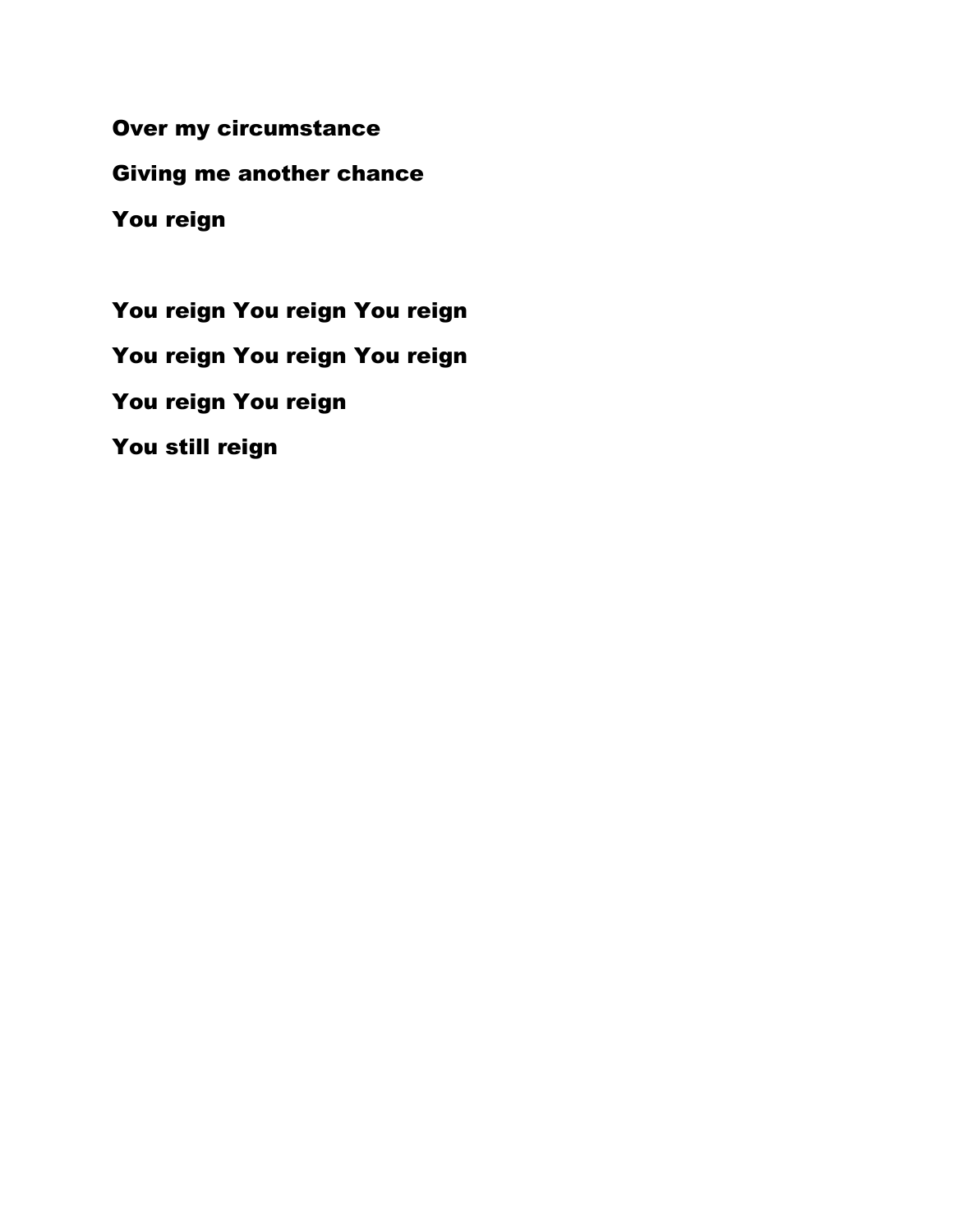# If It Had Not Been For The Lord

#### Margaret Pleasant Douroux

If it had not been

For the Lord on my side

Tell me where would I be

Where would I be

He kept my enemies away

He let the sun shine

Through a cloudy day

He rocked me

In the cradle of His arms

When He knew

I'd been battered and scarred

If it had not been

For the Lord on my side

Tell me where would I be

Where would I be

He's never left me all alone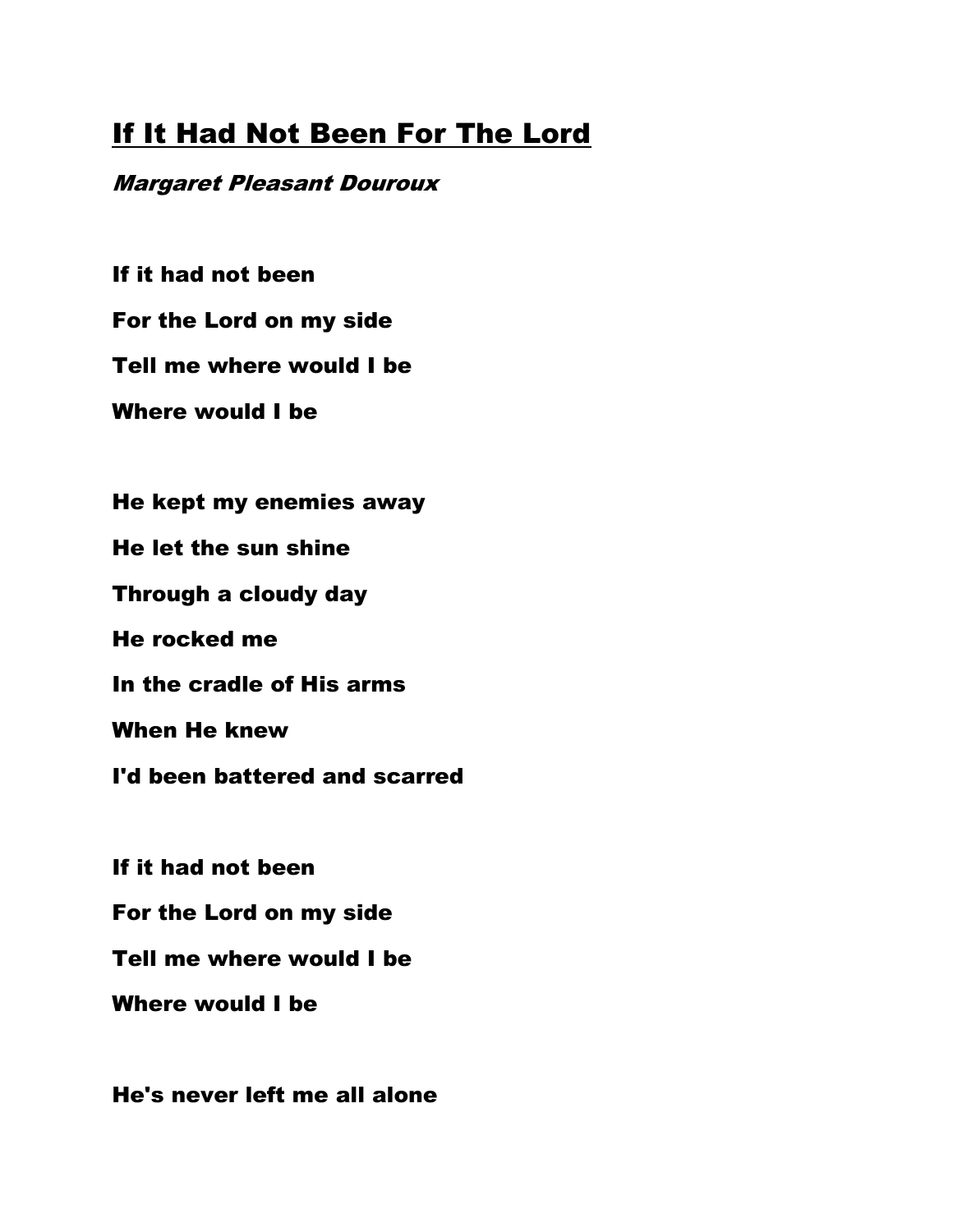He gave me a joy

And such peace I've never known

He answers when I

Get down to pray

And with vict'ry

The Lord showed me the way

If it had not been For the Lord on my side Tell me where would I be Where would I be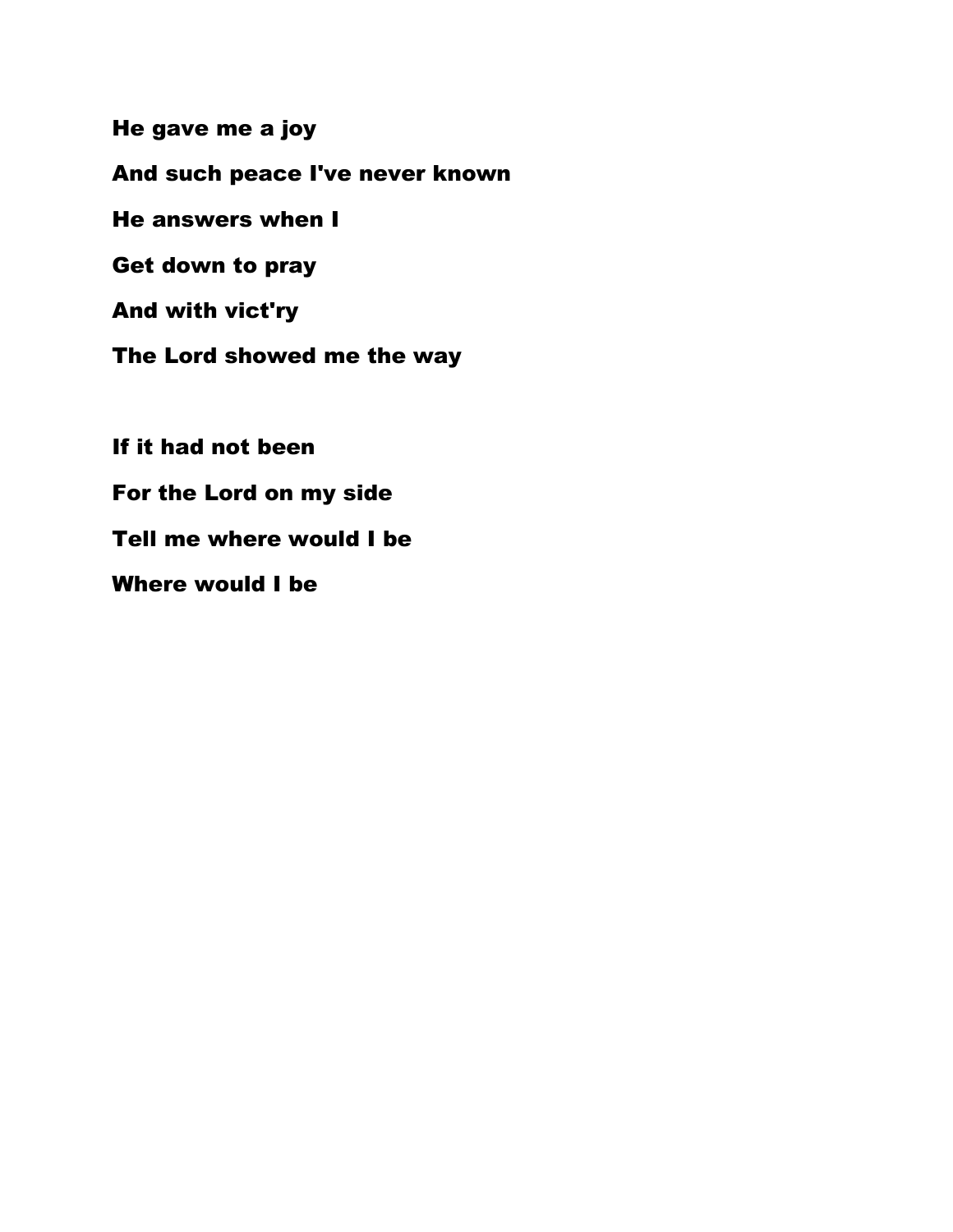# How Can It Be

Jason Ingram | Jeff Johnson | Paul Mabury

I am guilty

Ashamed of what I've done what I've become

These hands are dirty

I dare not lift them up

To the Holy One

You plead my cause

You right my wrongs

You break my chains You overcome

You gave Your life

To give me mine

You say that I am free

How can it be

How can it be

I've been hiding

Afraid I've let You down

Inside I doubt

That You could love me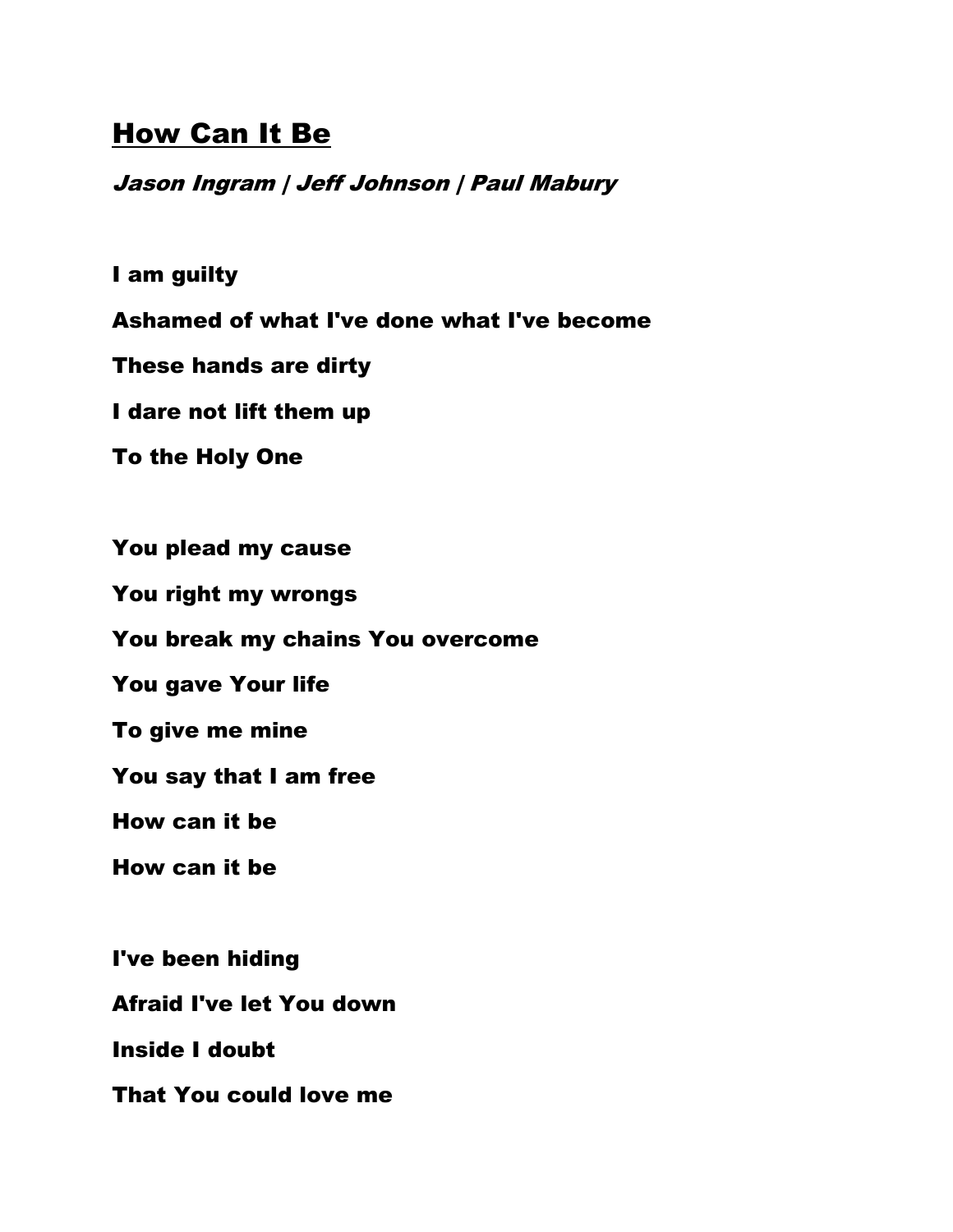But in Your eyes

There's only grace now

You plead my cause You right my wrongs You break my chains You overcome You gave Your life To give me mine You say that I am free How can it be

How can it be

Though I fall You can make me new From this death I will rise with You Oh the grace reaching out for me How can it be How can it be

You plead my cause

You right my wrongs

You break my chains You overcome

You gave Your life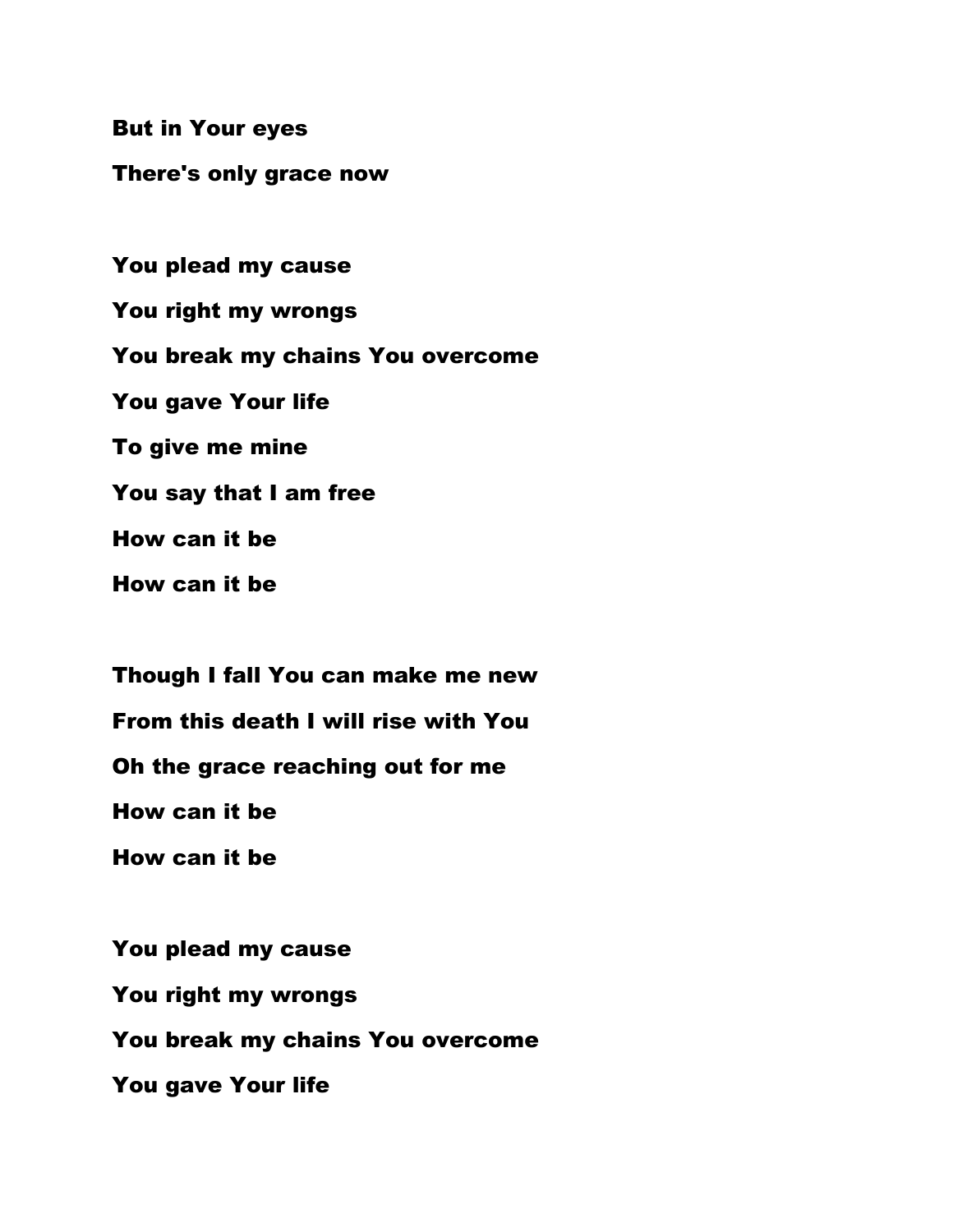To give me mine

You say that I am free

How can it be

How can it be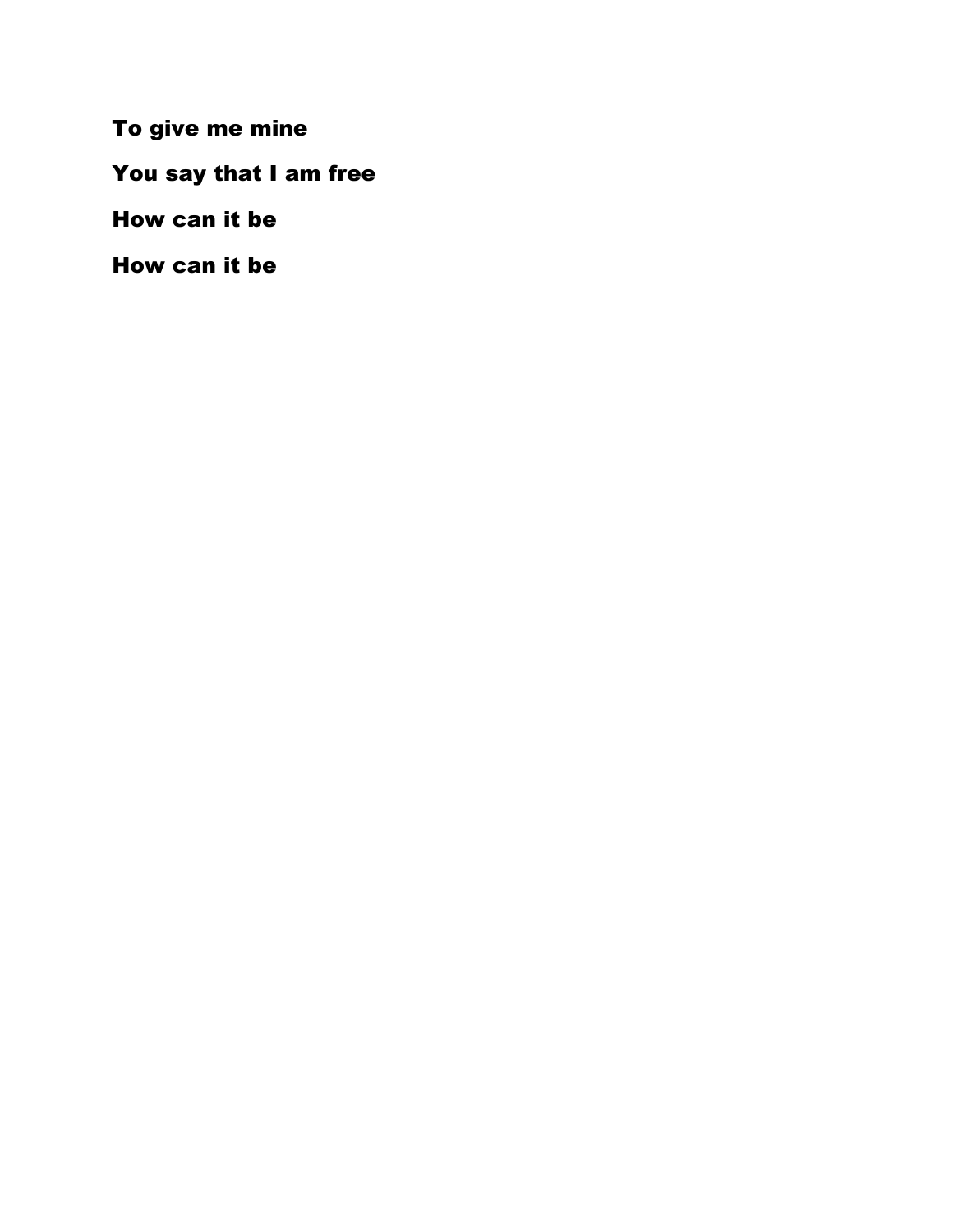## We Will Feast In The House Of Zion

Joshua Moore | Sandra McCracken

We will feast in the house of Zion We will sing with our hearts restored He has done great things we will say together We will feast and weep no more

We will not be burned by the fire He is the Lord our God We are not consumed by the flood Upheld protected gathered up

We will feast in the house of Zion We will sing with our hearts restored He has done great things we will say together We will feast and weep no more

In the dark of night before the dawn My soul be not afraid For the promised morning oh how long Oh God of Jacob be my strength